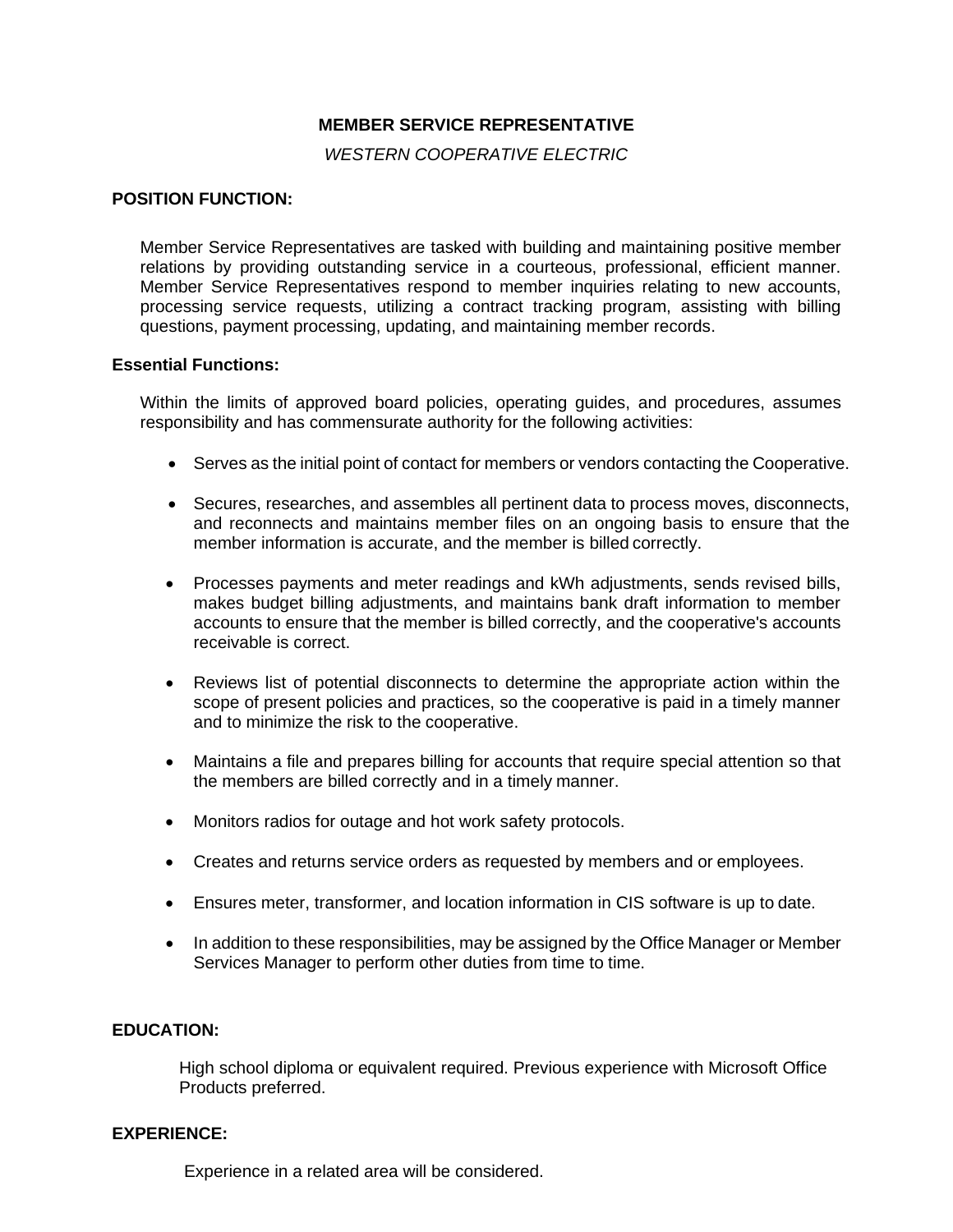### **JOB KNOWLEDGE:**

Must have a thorough working knowledge of general office practices, record keeping and computers. Knowledge of rural electrification and cooperative programs (rates, billing and collection policies and other policies affecting members) helpful.

### **ABILITIES AND SKILLS:**

Should have considerable skill in effectively dealing with a variety of people under challenging circumstances. Should be able to communicate information over the phone. Must have the ability to express oneself orally and in writing and to work with people. Must be able to compose correspondence and use basic information and data in developing reports.

## **Required**

- a) Ten Key Skills Fine finger dexterity and the ability to use a ten-key calculator and a ten-key pad on a computer keyboard quickly and accurately.
- b) Typing Skills Fine finger dexterity and the ability to type quickly and accurately to create correspondence and step-by-step instructions.
- c) Computer Skills The ability to use a computer and its corresponding accessories This also includes the ability to learn new software as needed.
- d) Microsoft Office Suite Proficiency in Word, Excel, Outlook, and Teams.
- e) Ability to scan documents into PDF form, and the ability to modify or create PDF documents.
- f) Communication Communicating effectively in writing as appropriate for the needs of the audience. The ability to verbally convey information to others in a way they can understand. This includes the ability to tailor your communication style to a wide variety of individuals inside and outside of the Cooperative. The ability to listen and interpret what individuals are asking/telling you.
- g) Member Service Knowledge of principles and processes for providing exceptional member service. Ability to resolve complex and sensitive member service problems while remaining calm and professional during member contacts that can be high stress and potentially verbally abusive.
- h) Confidentiality The ability to maintain confidential Cooperative and member information.
- i) Research Skills The ability to research complex and sensitive member service problems through research and investigation of work papers, and discussions with member to find solutions that best benefits the member within Cooperative guidelines.
- j) Self-Development The ability to independently search out learning opportunities to expand and update Consumer Services knowledge.
- k) Decisiveness The ability to evaluate a posed question or problem and make competent decisions within a reasonable amount of time.
- l) Organization The ability to keep files, schedules and projects organized.
- m) Detail Oriented The ability to pay attention to details.
- n) Time Management Managing one's own time.
- o) Mathematics Using mathematics to solve problems.
- p) Ability to pass pre-employment drug test. Also, have the ability to pass ongoing random drug and alcohol testing.
- q) Ability to pass a credit check.
- r) Ability to pass a background check.